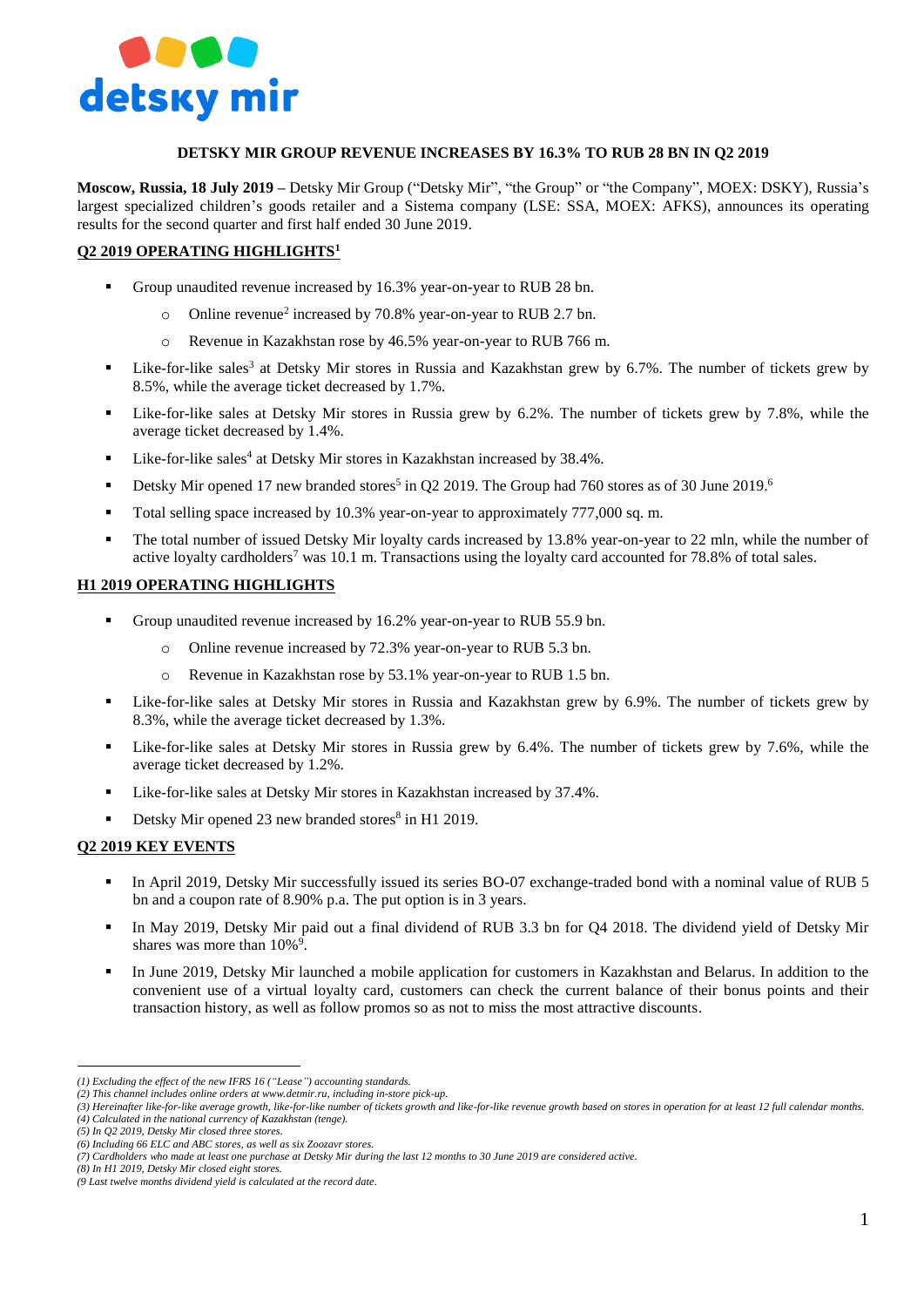|                                                                      |          | Q2 2019<br>760<br>688<br>66<br>6<br>777 |            | Q2 2018<br>650<br>599<br>51<br>704 |         | Change<br>16.9%<br>14.9%<br>29.4%<br>10.3% |                                               |         |         |            |         |                     |            |
|----------------------------------------------------------------------|----------|-----------------------------------------|------------|------------------------------------|---------|--------------------------------------------|-----------------------------------------------|---------|---------|------------|---------|---------------------|------------|
| <b>Number of stores</b>                                              |          |                                         |            |                                    |         |                                            |                                               |         |         |            |         |                     |            |
| Detsky Mir<br>ELC $\&$ ABC<br>Zoozavr<br>Selling space ('000, sq.m.) |          |                                         |            |                                    |         |                                            |                                               |         |         |            |         |                     |            |
|                                                                      |          |                                         |            |                                    |         |                                            | Detsky Mir in Russia and<br><b>Kazakhstan</b> | Q2 2019 | Q2 2018 | Change     | H1 2019 | H <sub>1</sub> 2018 | Change     |
|                                                                      |          |                                         |            |                                    |         |                                            | Like-for-like revenue growth                  | 6.7%    | 6.7%    |            | 6.9%    | 6.2%                | 0.6 p.p.   |
|                                                                      |          |                                         |            |                                    |         |                                            | Like-for-like number of tickets<br>growth     | 8.5%    | 9.4%    | (1.1 p.p.) | 8.3%    | 9.3%                | (1.0 p.p.) |
| Like-for-like average ticket growth                                  | $-1.7\%$ | $-2.5%$                                 | 0.8 p.p.   | $-1.3%$                            | $-2.9%$ | 1.6 p.p.                                   |                                               |         |         |            |         |                     |            |
| <b>Detsky Mir in Russia</b>                                          | Q2 2019  | Q2 2018                                 | Change     | H1 2019                            | H1 2018 | Change                                     |                                               |         |         |            |         |                     |            |
| Like-for-like revenue growth                                         | 6.2%     | 6.1%                                    | 0.1 p.p.   | 6.4%                               | 5.6%    | 0.9 p.p.                                   |                                               |         |         |            |         |                     |            |
| Like-for-like number of tickets<br>growth                            | 7.8%     | 8.9%                                    | (1.1 p.p.) | 7.6%                               | 8.9%    | (1.3 p.p.)                                 |                                               |         |         |            |         |                     |            |
| Like-for-like average ticket growth                                  | $-1.4%$  | $-2.6%$                                 | 1.2 p.p.   | $-1.2%$                            | $-3.0%$ | 1.8 p.p.                                   |                                               |         |         |            |         |                     |            |

# **Vladimir Chirakhov, PJSC Detsky Mir Chief Executive Officer, said:**

"*In Q2 2019, the Company accelerated revenue growth to 16.3% YoY, with consolidated unaudited revenue reaching RUB 28 bn.* 

"*Revenue growth was primarily driven by organic expansion and by the ramp-up of new stores. At the same time, Q2 LFL sales across Detsky Mir stores in both Russia and Kazakhstan increased by 6.7% YoY. The company won over new customers and boosted the number of transactions by 8.5%, which is among the highest growth rates in the Russian retail market.* 

"*Toys and children's clothing were the fastest-growing product categories in the past quarter. Efficient pricing of private-label products and frequent online promos fed into strong sales of the Spring/Summer apparel collection. This category accounted for 27% of Detsky Mir's total revenue in Russia, up 1.2 p.p. YoY.*

"*Private labels such as Demi Star (toys for girls), Mobicaro (toys for boys), Attivio (construction sets and arts) and BabyGo (toys for infants) were also among the Company's best-sellers in Q2, accounting for 16.4% of total toy sales, a 7.2 p.p. increase YoY. Other toys in high demand included those produced by international brands such as Mattel (Hot Wheels & Enchantimals) and Spin Master (PAW Patrol).* 

"*The online store detmir.ru generated RUB 2.7bn in revenue in Q2, up 70.8% YoY, or 9.7% of total DM sales (up 3.1 p.p. YoY), with baby products and toys accounting for nearly 70% of online sales. In-store pick-up remains the most convenient and popular delivery method among our customers, accounting for 88% of orders made in Q2 2019. DM will spend the second half of 2019 refining the online store's service standards and functions by launching a new mobile app, promoting direct deliveries from stores, and introducing new product filters and specifications.* 

"*Detsky Mir is continuing to consolidate the market through regional and international expansion. The second quarter of 2019 saw 17 openings, including three in the Moscow region and one in Belarus, with the first-ever DM stores opened in Komsomolsk-on-Amur, Birobidzhan and Ussuriysk in Russia, and Gomel in Belarus. In addition, the company's expansion plan for H2 2019 expects at least 60 new openings.*"

Additional information is available on the Company's website, https://ir.detmir.ru/